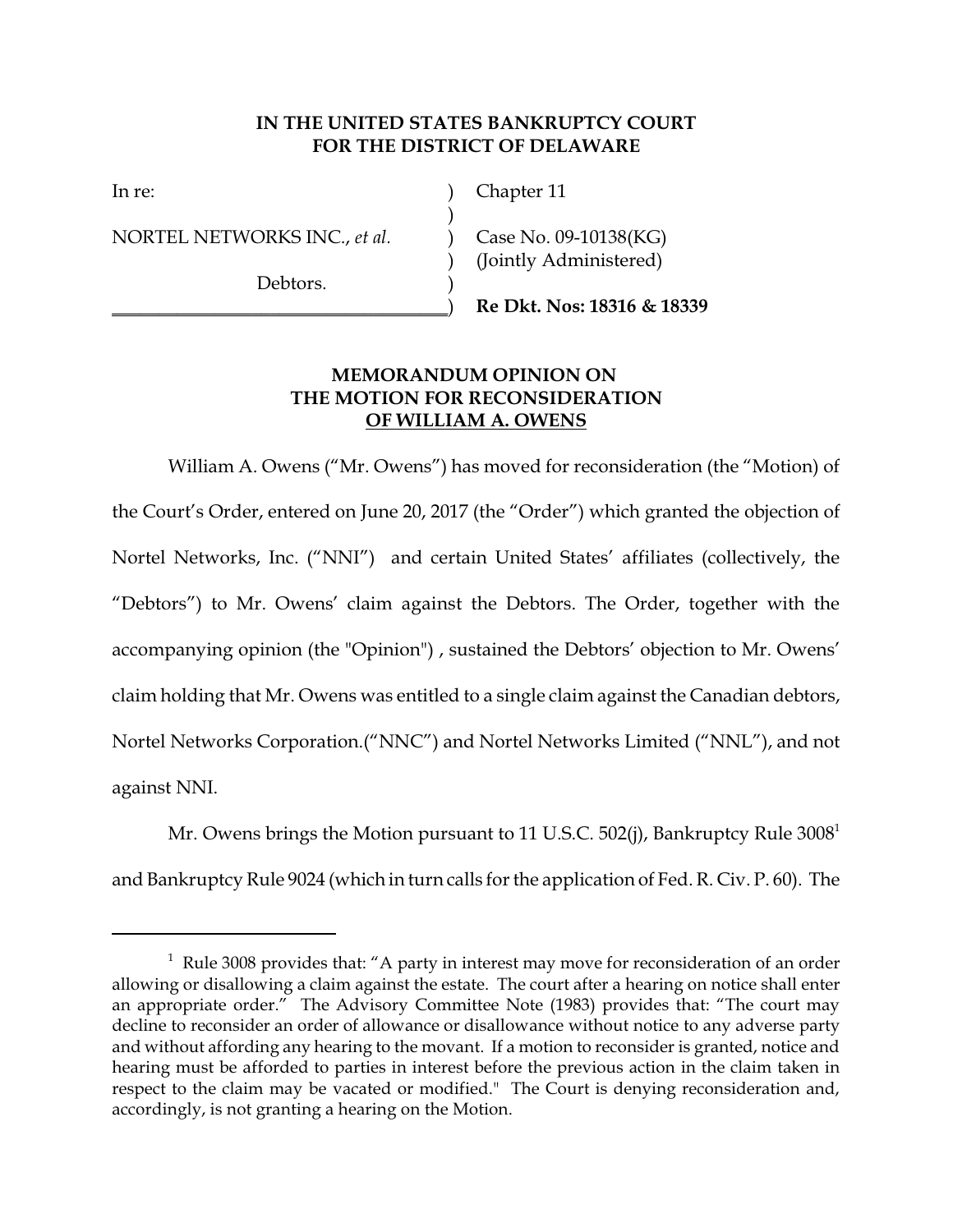Debtors filed an objection to the Motion and the Motion is now before the Court for a ruling.

A motion for reconsideration is an extraordinary remedy which upsets the finality of a decision and therefore should be granted only sparingly. *In re Syntax-Brilliant Corp*., 551 B.R. 156, 160 (Bankr. D. Del. 2016), and *In re Tribune Co.*, 464 B.R. 208, 213 (Bankr. D. Del. 2011). Mr. Owens brings the Motion pursuant to Section 502(j) which provides that "[a] claim that has been allowed or disallowed may be reconsidered for cause." While the term "cause" is not defined in Section 502(j), the District Court for Delaware has held that "[t]o establish cause justifying reconsideration the movant must demonstrate at least one of the grounds set forth in Rule 59 or Rule 60(b) of the Federal Rules of Civil Procedure." *In re Lomas Fin. Corp*., 212 B.R. 46, 52 (Bankr. D. Del. 1997).

Rule 60(b) provides six grounds for relief from an order:

(1) mistake, inadvertence, surprise, or excusable neglect;

(2) newly discovered evidence that, with reasonable diligence, could not have been discovered in time to move for a new trial under Rule 59(b);

(3) fraud (whether previously called intrinsic or extrinsic), misrepresentation, or misconduct by an opposing party;

(4) the judgment is void;

(5) the judgment has been satisfied, released or discharged; it is based on an earlier judgment that has been reversed or vacated; or applying it prospectively is no longer equitable; or

(6) any other reason that justifies relief.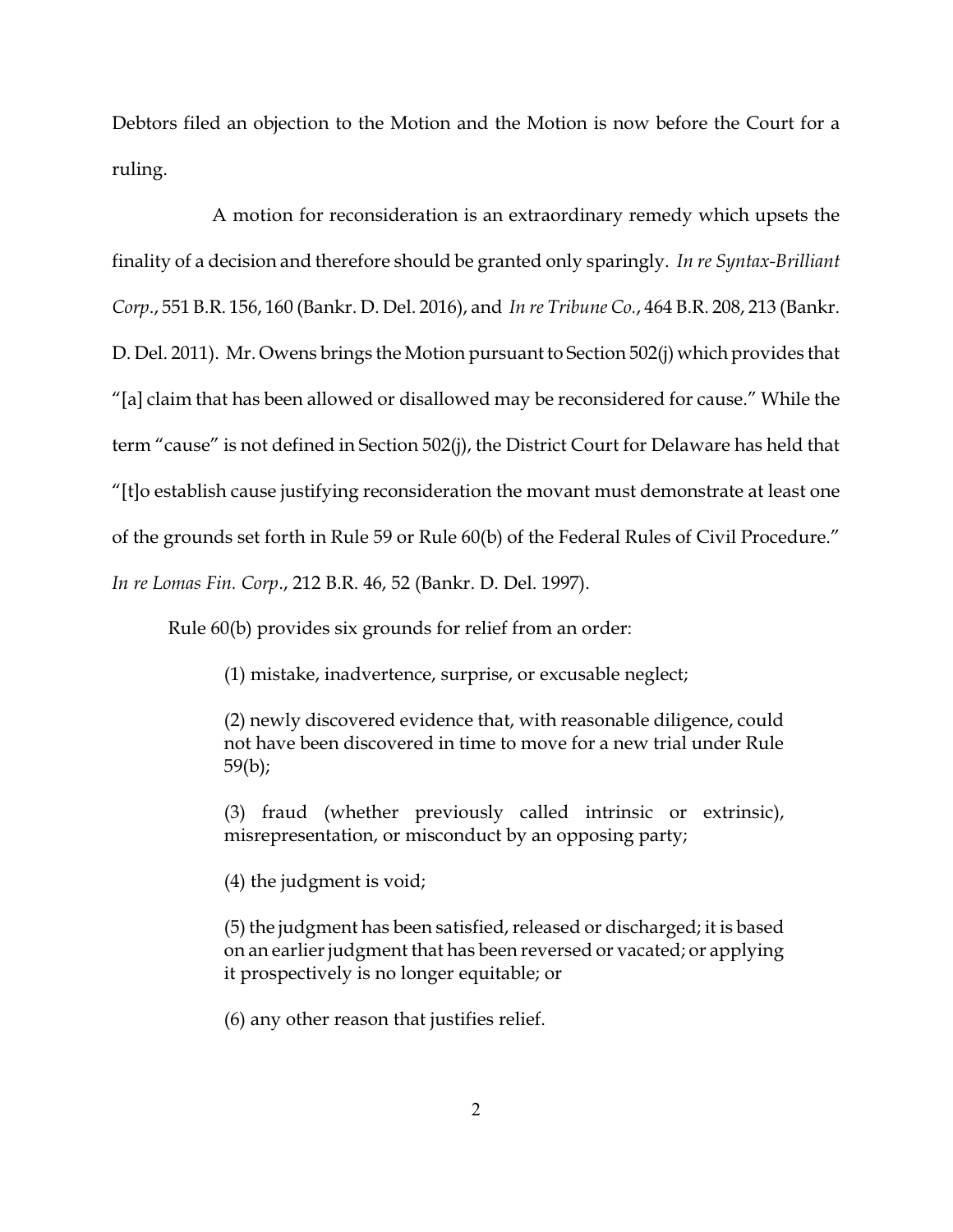The Motion does not satisfy any of the foregoing factors for reconsideration. The first argument which Mr. Owens raises is that he was an employee of NNI and therefore the Court should uphold his claim against NNI. The Court fully addressed the issue and found that "Mr. Owens was a special employee of NNC and NNL, not NNI. There was no evidence presented at the Hearing by Mr. Owens that he ever did any work for NNI, not any." Opinion re Claim of William A. Owens, page 6. The Motion raises no arguments that the Court did not consider in arriving at the foregoing conclusion.

Second, in the Motion, Mr. Owens argues that the Court did not address, i.e., overlooked, "the uncontested fact that NNI was the direct beneficiary of valuable consideration given to NNI by Mr. Owens in the termination agreement" and that he is therefore entitled to a claim against NNI. Mr. Owens overlooks the very fact that he received millions of dollars under the Termination Agreement (defined in the Opinion), which is ample consideration. Both NNC and NNL have agreed to allow Mr. Owens' claim in the Canadian cases and the Court's consideration of all of the documentary evidence justifies the Court's ruling in the Order that Mr. Owens' claim belongs in the Canadian cases, and not in the cases in the United States. Equity demands that Mr. Owens be allowed payment on a single claim in Canada.

The Court will therefore deny the Motion. An Order will issue.

KEVIN GROSS, U.S.B.J.

Dated: July 24, 2017